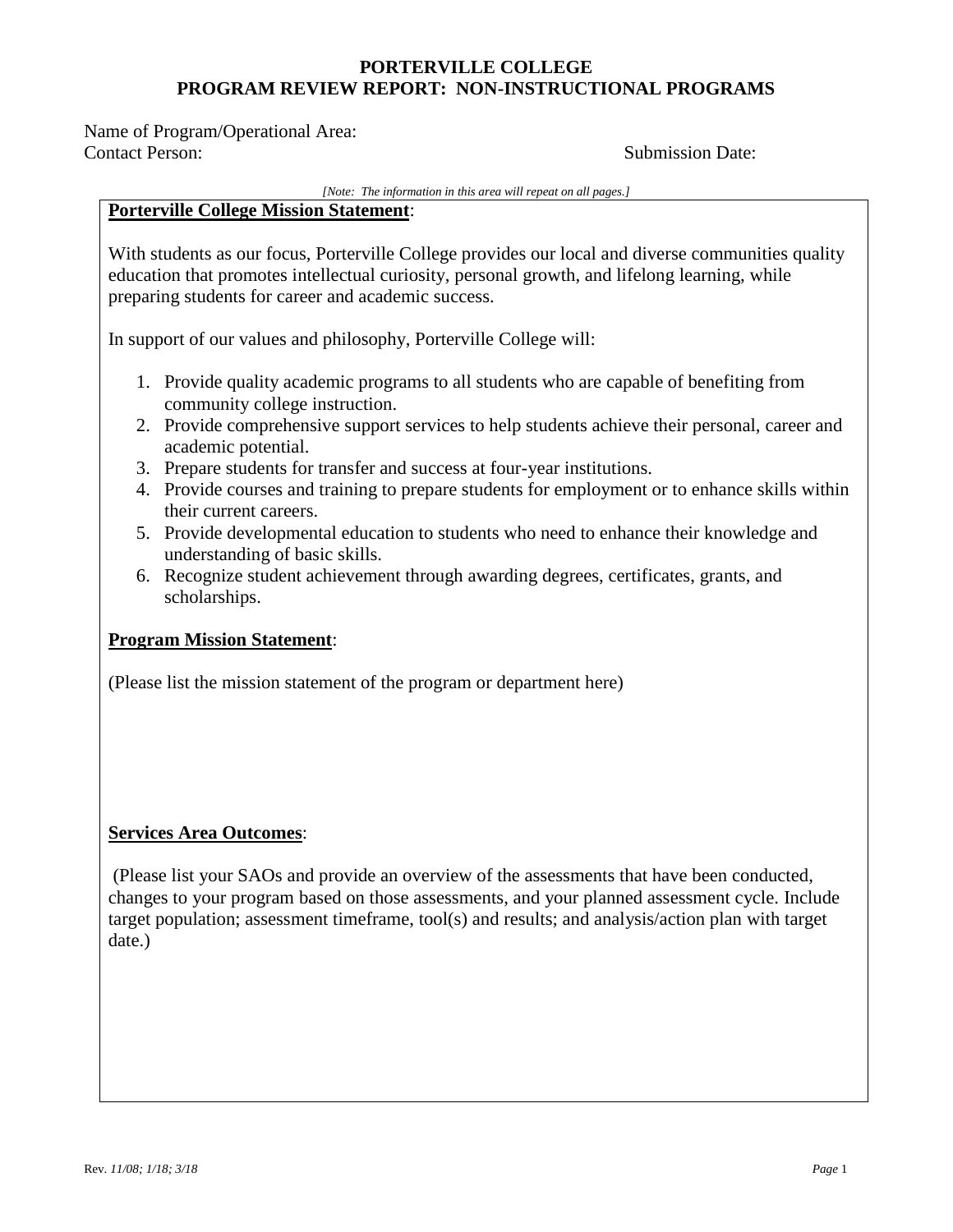Name of Program/Operational Area: Contact Person: Submission Date:

*[Note: The information in this area will repeat on all pages.]*

### **Program Analysis and Trends**

(Please review current performance based on the data provided by the Office of Institutional Research (or other relevant data) for your department(s) and summarize trends for the past three years.)

*Changes in Program over Last Three Years*

*Data Review*

*Program Strengths*

*Areas for Improvement*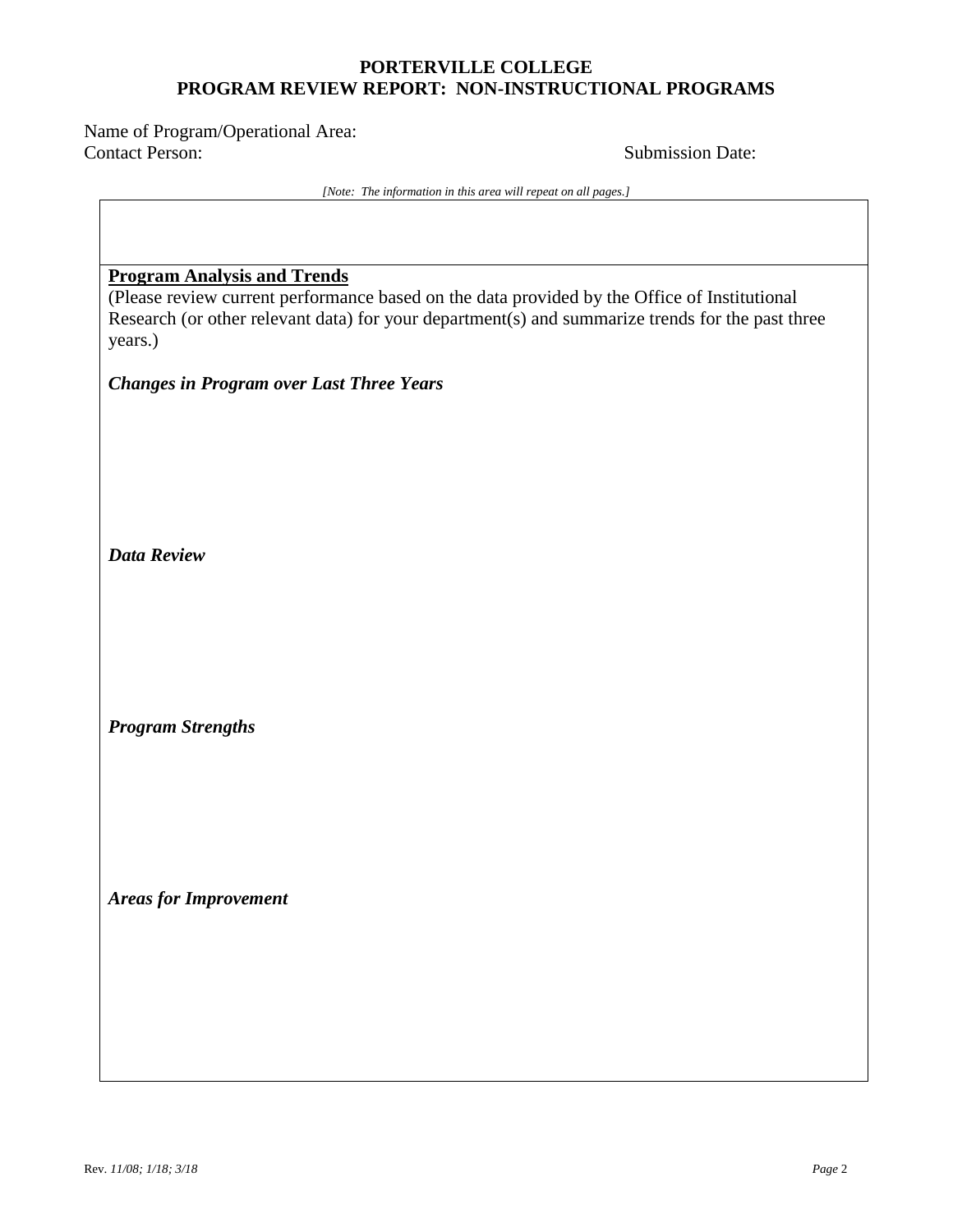Name of Program/Operational Area: Contact Person: Submission Date:

|                                                                                                                                                                               |                                                                                                                                                           | [Note: The information in this area will repeat on all pages.] |             |              |
|-------------------------------------------------------------------------------------------------------------------------------------------------------------------------------|-----------------------------------------------------------------------------------------------------------------------------------------------------------|----------------------------------------------------------------|-------------|--------------|
| Goals (This section is for you to report on progress on <i>previously established goals</i> . If your<br>program is addressing more than 2 goals, please duplicate this page) |                                                                                                                                                           |                                                                |             |              |
|                                                                                                                                                                               |                                                                                                                                                           |                                                                |             |              |
| Goal(s)                                                                                                                                                                       | <b>Completion Date</b>                                                                                                                                    | Needed resources                                               | Person(s)   | Obstacles to |
|                                                                                                                                                                               |                                                                                                                                                           |                                                                | Responsible | completion   |
|                                                                                                                                                                               |                                                                                                                                                           |                                                                |             | (if any)     |
| 1.                                                                                                                                                                            |                                                                                                                                                           |                                                                |             |              |
|                                                                                                                                                                               | Which of numbered items under the Mission Statement (see page 1 of this document) will be<br>furthered if this goal is completed? (select all that apply) |                                                                |             |              |
|                                                                                                                                                                               |                                                                                                                                                           |                                                                |             |              |
| Progress on Goal:                                                                                                                                                             |                                                                                                                                                           |                                                                |             |              |
| Completed (Date<br>Revised (Date                                                                                                                                              |                                                                                                                                                           |                                                                |             |              |
| Comments:                                                                                                                                                                     |                                                                                                                                                           |                                                                |             |              |
|                                                                                                                                                                               |                                                                                                                                                           |                                                                |             |              |
|                                                                                                                                                                               |                                                                                                                                                           |                                                                |             |              |
| Goal(s)                                                                                                                                                                       | <b>Completion Date</b>                                                                                                                                    | Needed resources                                               | Person(s)   | Obstacles to |
|                                                                                                                                                                               |                                                                                                                                                           |                                                                | Responsible | completion   |
|                                                                                                                                                                               |                                                                                                                                                           |                                                                |             | (if any)     |
| 2.                                                                                                                                                                            |                                                                                                                                                           |                                                                |             |              |
|                                                                                                                                                                               | Which of numbered items under the Mission Statement (see page 1 of this document) will be                                                                 |                                                                |             |              |
|                                                                                                                                                                               | furthered if this goal is completed? (select all that apply)                                                                                              |                                                                |             |              |
| Item $2 \qquad$ Item $3 \qquad$<br>Item $1$<br>Item $4$<br>Item $5$ —<br>Item 6                                                                                               |                                                                                                                                                           |                                                                |             |              |
| Progress on Goal:                                                                                                                                                             |                                                                                                                                                           |                                                                |             |              |
| Completed (Date<br>Revised<br>(Date                                                                                                                                           |                                                                                                                                                           |                                                                |             |              |
| Comments:                                                                                                                                                                     |                                                                                                                                                           |                                                                |             |              |
|                                                                                                                                                                               |                                                                                                                                                           |                                                                |             |              |
|                                                                                                                                                                               |                                                                                                                                                           |                                                                |             |              |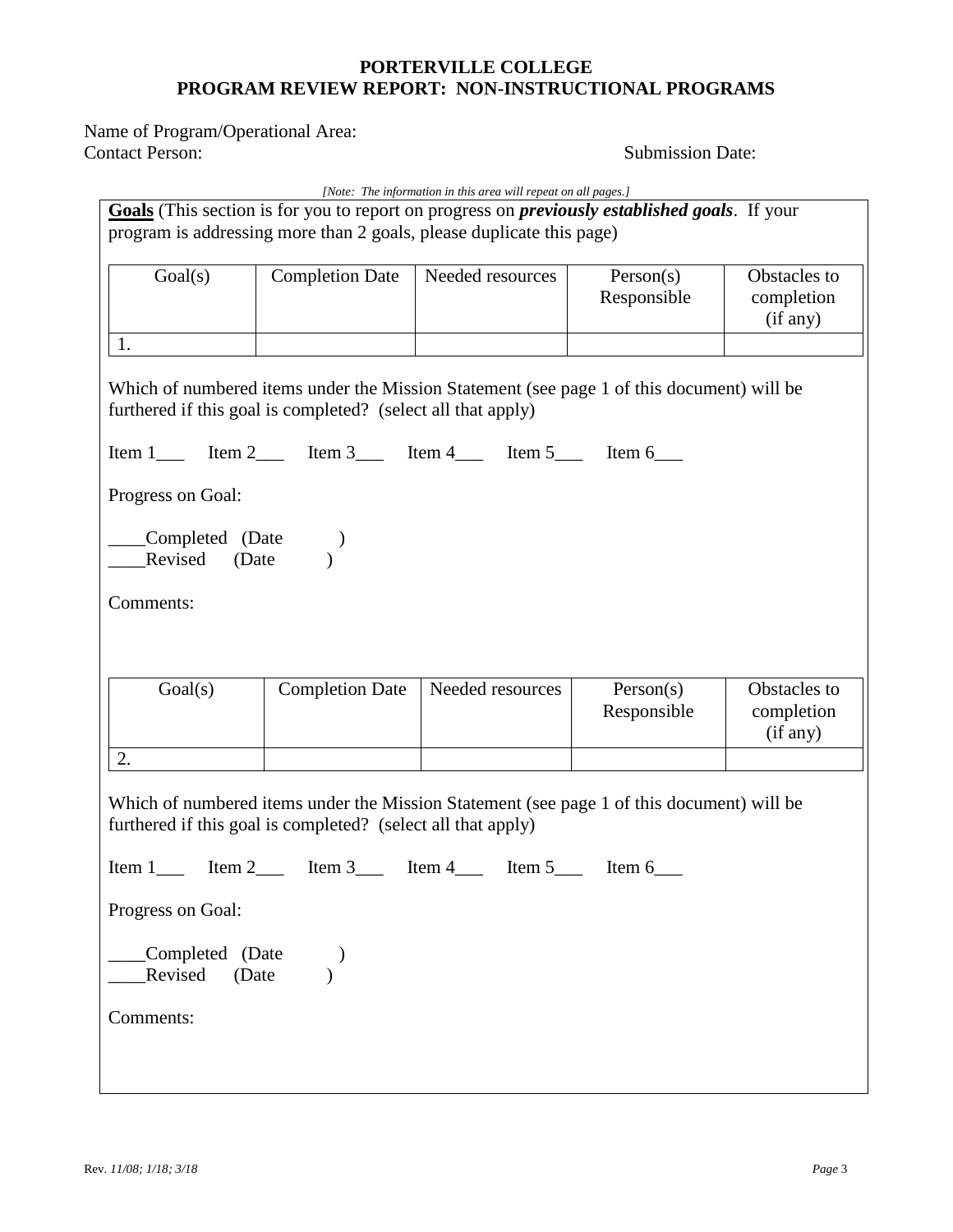Name of Program/Operational Area:<br>Contact Person:

Submission Date:

*[Note: The information in this area will repeat on all pages.]*

| Goals (This section is for you to report new goals for your program. If your program is creating<br>more than 2 goals, please duplicate this page)        |                                                              |                                                                                           |                          |                                        |
|-----------------------------------------------------------------------------------------------------------------------------------------------------------|--------------------------------------------------------------|-------------------------------------------------------------------------------------------|--------------------------|----------------------------------------|
| Goal(s)                                                                                                                                                   | Timeline for<br>Completion                                   | Needed resources                                                                          | Person(s)<br>Responsible | Obstacles to<br>completion<br>(if any) |
| 1.                                                                                                                                                        |                                                              |                                                                                           |                          |                                        |
|                                                                                                                                                           | furthered if this goal is completed? (select all that apply) | Which of numbered items under the Mission Statement (see page 1 of this document) will be |                          |                                        |
|                                                                                                                                                           |                                                              |                                                                                           |                          |                                        |
| Progress on Goal:                                                                                                                                         |                                                              |                                                                                           |                          |                                        |
| Completed (Date<br>Revised (Date                                                                                                                          |                                                              |                                                                                           |                          |                                        |
| Comments:                                                                                                                                                 |                                                              |                                                                                           |                          |                                        |
|                                                                                                                                                           |                                                              |                                                                                           |                          |                                        |
|                                                                                                                                                           |                                                              |                                                                                           |                          |                                        |
| Goal(s)                                                                                                                                                   | Timeline for<br>Completion                                   | Needed resources                                                                          | Person(s)<br>Responsible | Obstacles to<br>completion<br>(if any) |
| 2.                                                                                                                                                        |                                                              |                                                                                           |                          |                                        |
| Which of numbered items under the Mission Statement (see page 1 of this document) will be<br>furthered if this goal is completed? (select all that apply) |                                                              |                                                                                           |                          |                                        |
|                                                                                                                                                           |                                                              |                                                                                           |                          |                                        |
| Progress on Goal:                                                                                                                                         |                                                              |                                                                                           |                          |                                        |
| Completed (Date<br>Revised<br>(Date                                                                                                                       |                                                              |                                                                                           |                          |                                        |
| Comments:                                                                                                                                                 |                                                              |                                                                                           |                          |                                        |
|                                                                                                                                                           |                                                              |                                                                                           |                          |                                        |
|                                                                                                                                                           |                                                              |                                                                                           |                          |                                        |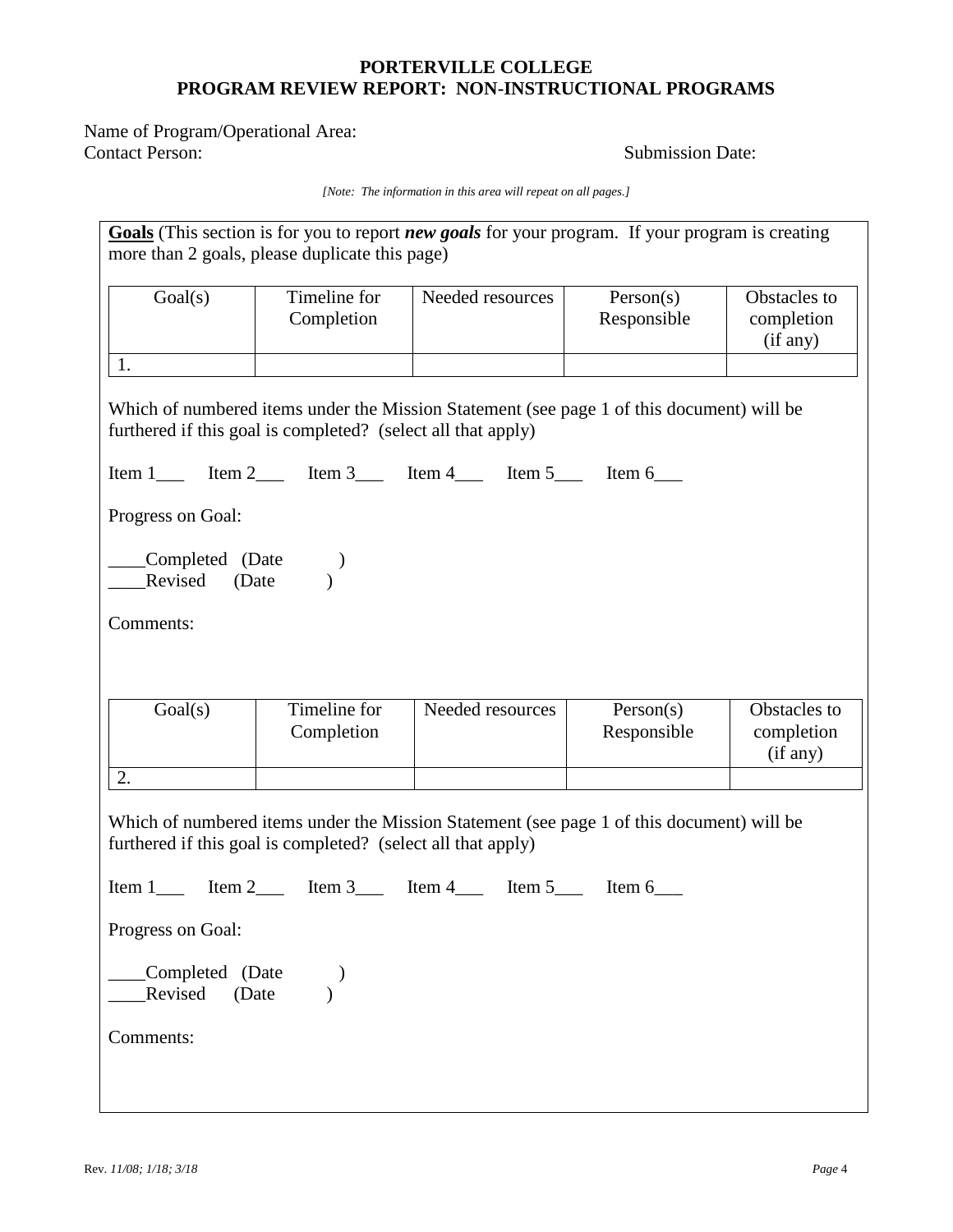Name of Program/Operational Area:<br>Contact Person:

### Submission Date:

### *[Note: The information in this area will repeat on all pages.]* STAFFING REQUEST

| <b>Staff Resources:</b>                                                                                                                                              |                          |                                         |              |             |
|----------------------------------------------------------------------------------------------------------------------------------------------------------------------|--------------------------|-----------------------------------------|--------------|-------------|
| <b>Current Staffing Levels</b>                                                                                                                                       |                          |                                         |              |             |
| Full-time Staff                                                                                                                                                      |                          | Part-time Staff                         |              |             |
| Faculty                                                                                                                                                              |                          | Faculty                                 |              |             |
| Temporary                                                                                                                                                            |                          | Temporary                               |              |             |
| Classified                                                                                                                                                           |                          | Classified                              |              |             |
| Management                                                                                                                                                           |                          | Management                              |              |             |
| Project dates of temporary staff:<br><b>Request for New/Replacement Staff</b><br>Use one line for each position requested. Justify each position in the space below. |                          |                                         |              |             |
|                                                                                                                                                                      |                          | Classification                          | Full or Part | New or      |
|                                                                                                                                                                      | <b>Title of Position</b> | (Faculty, Classified,<br>or Management) | Time         | Replacement |
| Position 1                                                                                                                                                           |                          |                                         |              |             |
| Position 2                                                                                                                                                           |                          |                                         |              |             |
| Position 3                                                                                                                                                           |                          |                                         |              |             |
| Justification:                                                                                                                                                       |                          |                                         |              |             |
| (Address each position requested)                                                                                                                                    |                          |                                         |              |             |
|                                                                                                                                                                      |                          |                                         |              |             |
|                                                                                                                                                                      |                          |                                         |              |             |
|                                                                                                                                                                      |                          |                                         |              |             |
|                                                                                                                                                                      |                          |                                         |              |             |
|                                                                                                                                                                      |                          |                                         |              |             |
|                                                                                                                                                                      |                          |                                         |              |             |
|                                                                                                                                                                      |                          |                                         |              |             |
|                                                                                                                                                                      |                          |                                         |              |             |
|                                                                                                                                                                      |                          |                                         |              |             |
|                                                                                                                                                                      |                          |                                         |              |             |
|                                                                                                                                                                      |                          |                                         |              |             |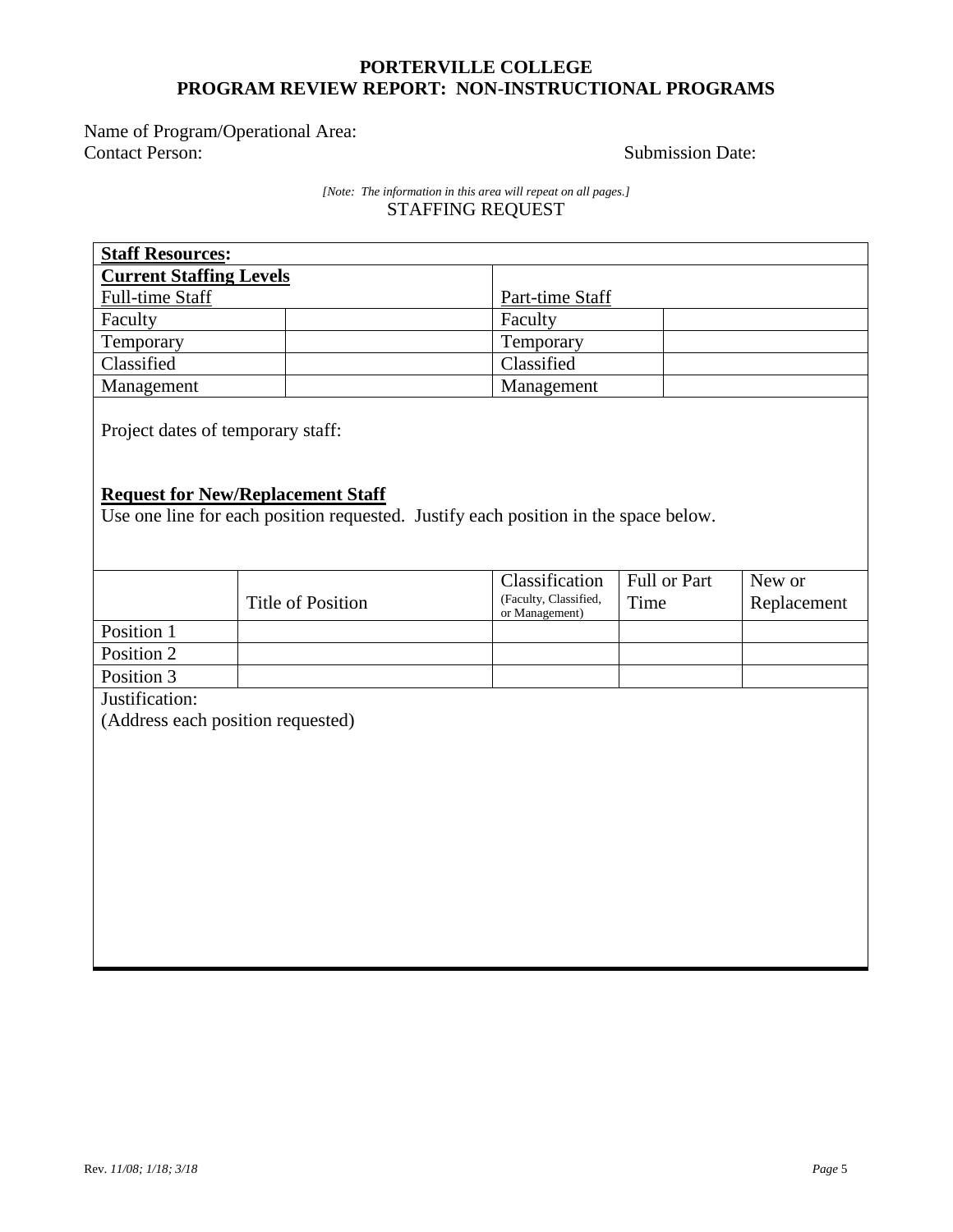### Name of Program/Operational Area: **Contact Person:** Submission Date:

*[Note: The information in this area will repeat on all pages.]*

### TECHNOLOGY REQUEST

Use this section to list any technology needs for your program. If you have more than two technology needs, add rows below.

|                        | Justification |
|------------------------|---------------|
| <b>Technology Need</b> |               |
| Item $1$               |               |
|                        |               |
| Item 2                 |               |
|                        |               |

## FACILITIES REQUEST

Use this section to list any facilities needs for your program. If you have more than two facilities needs, add rows below.

|                        | Justification |
|------------------------|---------------|
| <b>Facilities Need</b> |               |
| Item 1                 |               |
|                        |               |
| Item 2                 |               |
|                        |               |

### SAFETY & SECURITY REQUEST

Use this section to list any safety  $\&$  security needs for your program. If you have more than two safety & security needs, add rows below.

|                                    | <b>Justification</b> |
|------------------------------------|----------------------|
|                                    |                      |
| Safety & Security<br>Need<br>Tem 1 |                      |
|                                    |                      |
|                                    |                      |
| Item 2                             |                      |
|                                    |                      |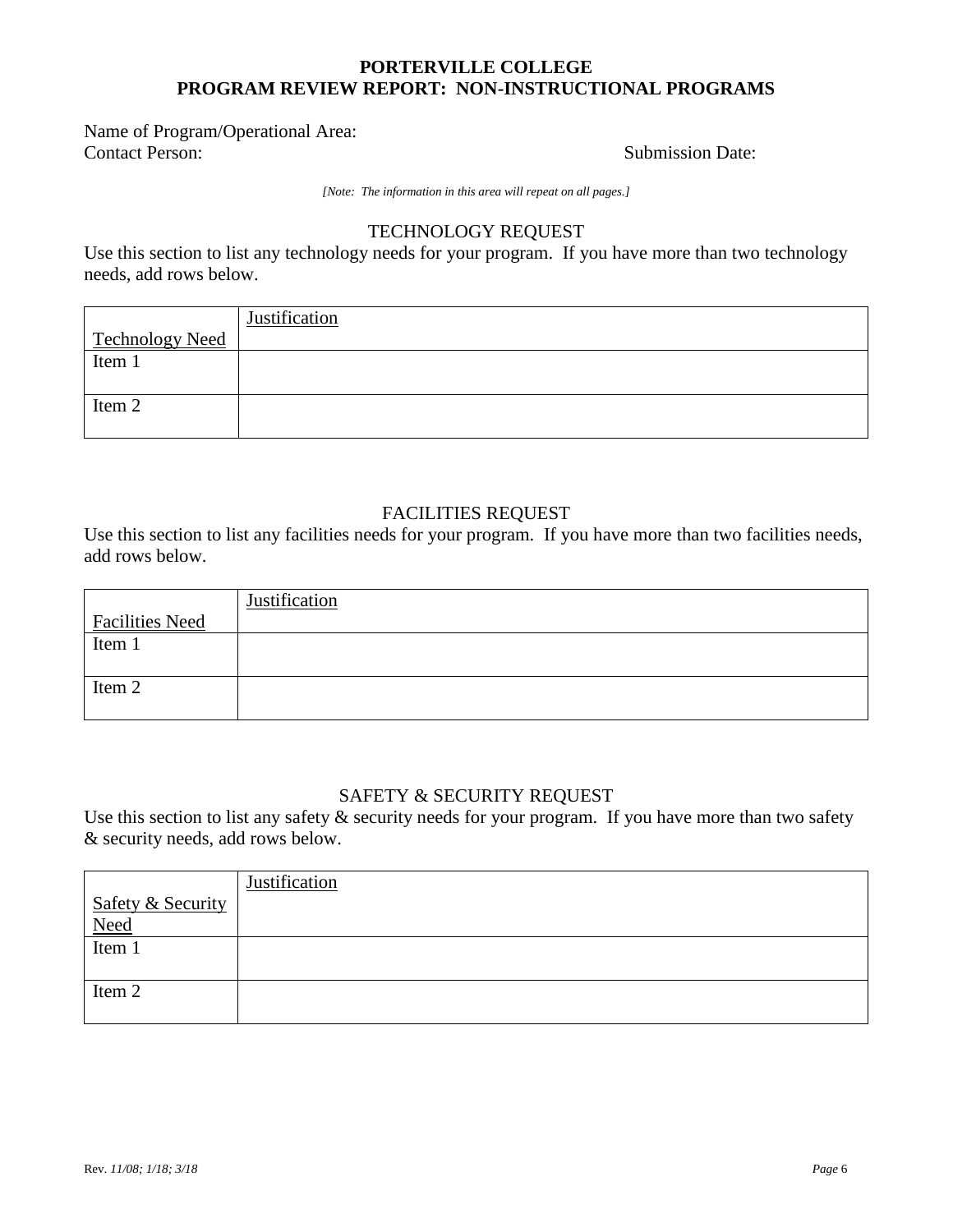Name of Program/Operational Area: **Contact Person:** Submission Date:

*[Note: The information in this area will repeat on all pages.]*

# PROFESSIONAL DEVELOPMENT REQUEST

Use this section to list any professional development opportunities you would like to have available for your program. If you have more than two professional development needs, add rows below.

|                                     | Justification |
|-------------------------------------|---------------|
| Professional                        |               |
| Development                         |               |
| $\frac{\text{Need}}{\text{Item 1}}$ |               |
|                                     |               |
|                                     |               |
| Item 2                              |               |
|                                     |               |